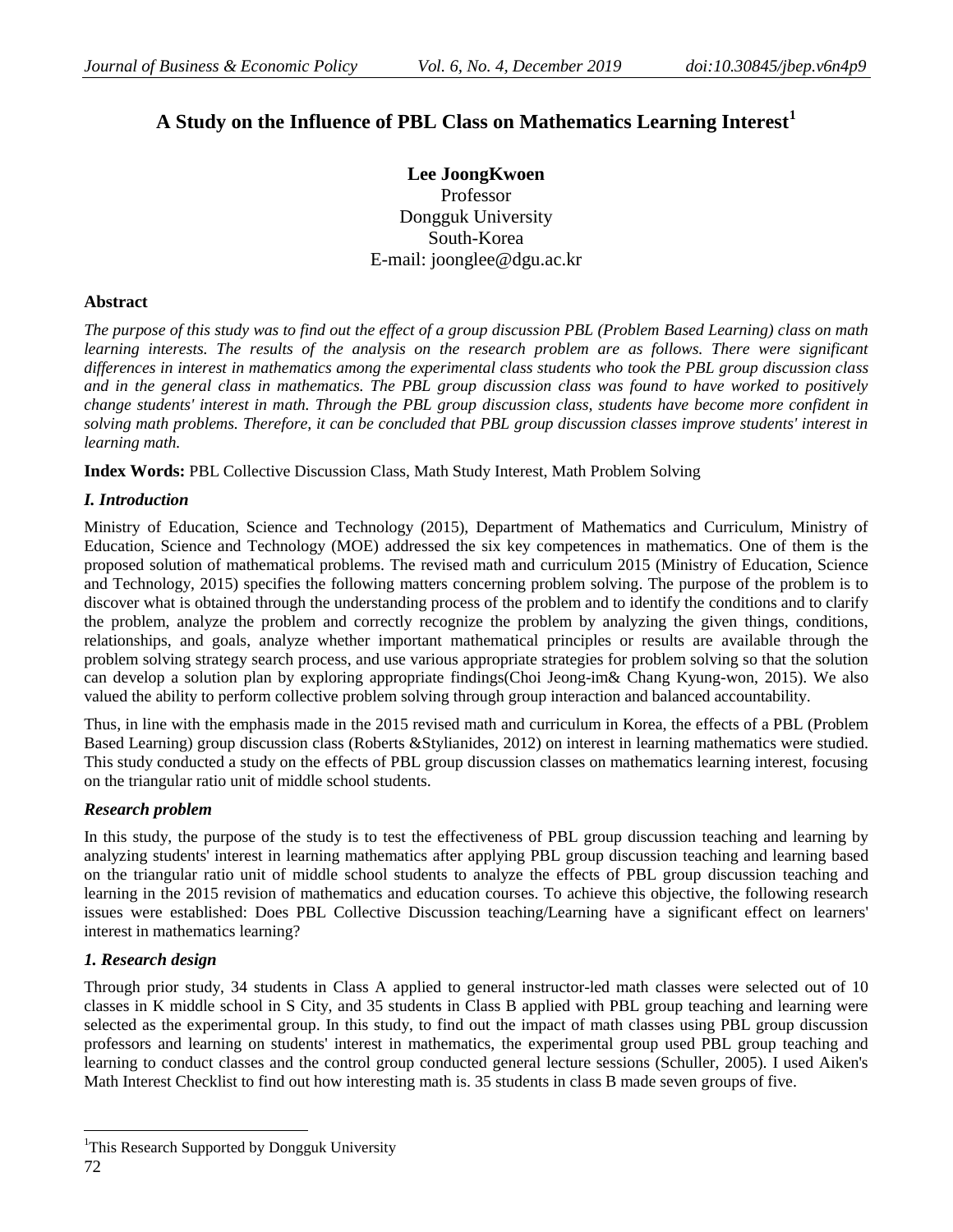The PBL group discussion teaching and learning models used in the experimental study (Leahy, M., &Walshe, I, 2005) are as follows: The PBL Collective Discussion teaching/Learning (Savery, 2006) was conducted in the development of [Figure 1] PBL Collective Discussion Model as follows:



**[Figure 1] PBL Collective Discussion Model**

### **1) Problem posing**

The first phase of the PBL presented issues that needed to be addressed (Donner, &Bickley, 1993). The professor prepared and presented the questions to the learners in class in advance. Issues in the PBL are presented in various forms. In understanding the problem, the learners learned what to learn (Allen, D., & Tanner, K, 2003) and encouraged the students to feel responsible for their learning activities. The math problem presented the possible problem of the making mathematics of Freudenthal (Kim Yeon-sik, Jung Young-ok, 2003), which can be experienced in real life. It also provided guidance on the types of tasks that should be submitted finally when presenting problems.

### 2) Problem check

When the problem is presented, the learner has given enough time to identify what problem needs to be solved and to think about how to find a solution. In the problem identification phase, the learners were asked to identify the problem in groups and examine the problem in detail to find out what the solution required by the problem is. In order to solve the problem, learners were advised to examine the problem through the steps of 'thought', 'facts', 'learning tasks' and 'practice planning'.

#### 3) Collect data

When the group activities for problem identification are completed, data and information for problem resolution are collected. This data collection was induced so that each of the group members could be conducted as an individual study that addresses the learning tasks given to them (Barrows, 1985). Through this course, learners were able to develop self-directed learning ability to find and learn information using a variety of self-directed resources.

#### 4) Derivation of a solution

At this stage, a reassessment of the problem was conducted based on the identified data at the problem presentation stage. After individual learning, the learners gathered again in groups to present the results of each individual's study and to collect opinions to coordinate identified thoughts, facts, learning tasks and future tasks. The optimal solution was to be derived through the process of reassessing the problem based on the identified data. If the final solution was not reached in this process, the problem re-examination process could be repeated until the final solution was reached.

### 5) Announcement of problem solving

When the final problem solution was created by each group through the problem re-confirmation step, each group presented the problem solution prepared by each group in class. At this stage, the process of comparing ideas from other groups with those from his team encouraged him to experience the experience of encountering and reflecting on best practices. Finally, the most desirable solution was to be sought through a full discussion.

6) Organize and evaluate learning outcomes

The final step was to summarize the PBL learning results and to evaluate the results and performance of the learning the learner compiled the solution through the presentation of the results. Teacher summarized, organized, or provided a brief lecture on the main concepts associated with the problem solution. The assessment of the learning outcomes used the teacher's assessment of the problem solutions presented by each group, self-assessment of the learners (Borrego, Rhyne, Hansbarger, Geller, Edwards, Griffin, McClain, & Scaletti, 2000).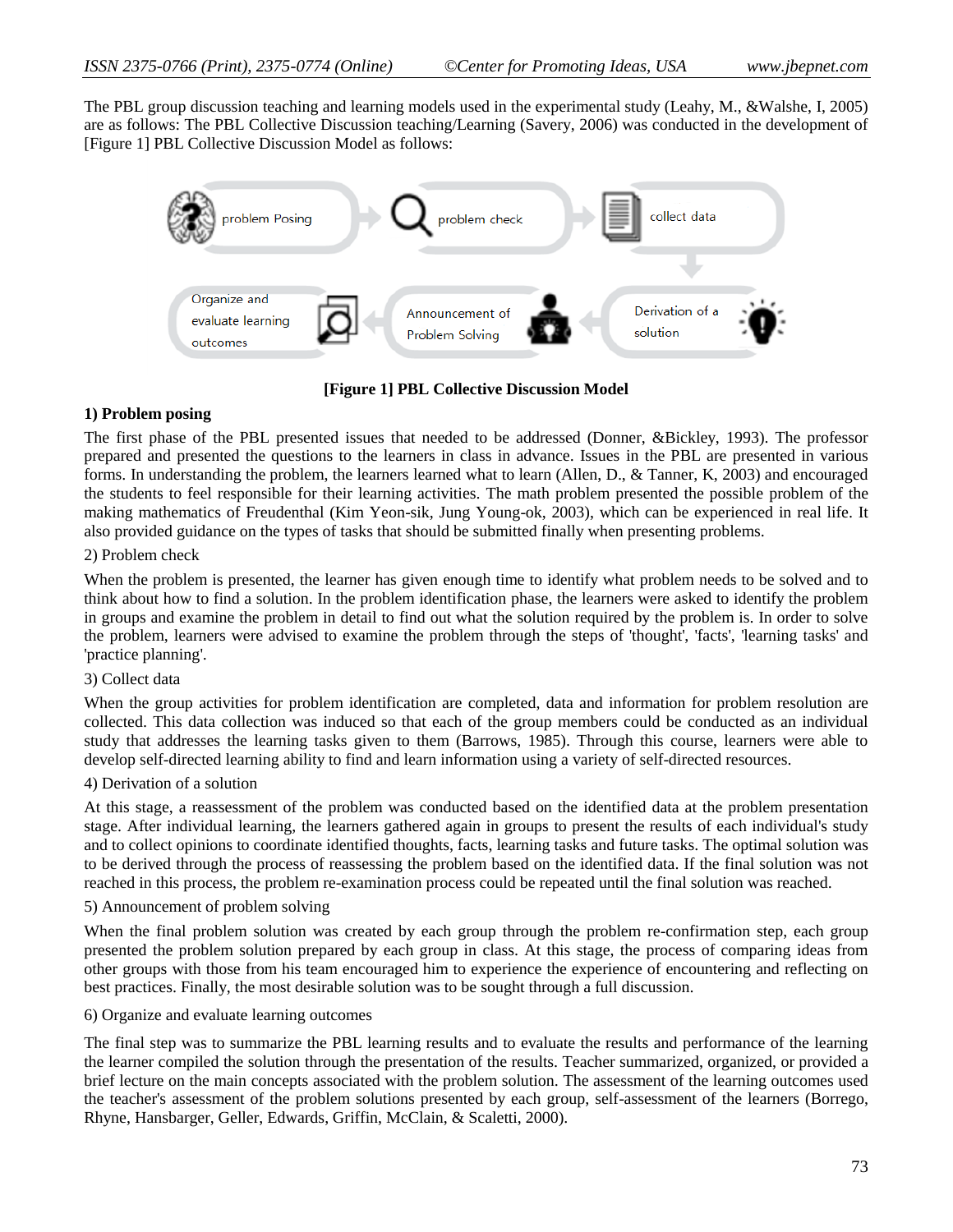# *II. Research Method*

Quantitative research methods were used as research methods. Prior study was conducted prior to the commencement of this study. The preliminary study was conducted to confirm the homogeneity of math interests of the second class of K middle school seniors. As a result of the pre-measurement, two classes before the PBL group discussion class showed no significant difference in math interest, so they were judged as homogenous groups of math interest. The two classes were divided into one control group of experimental groups that conducted PBL-collective discussion and general classes. After conducting the experimental class, Aiken's mathematical interest test data were used to analyze statistical significance.

<Table II-1> Research Design

| Group                        | Pre-test                | Experimental treatment                                      | Post-test               |
|------------------------------|-------------------------|-------------------------------------------------------------|-------------------------|
| Control group- $\frac{1}{2}$ | Math<br>$\bullet$ Aiken | Collective<br>PBL.<br>Discussion<br>Teaching/Learning Class | $\bullet$ Aiken<br>Math |
| Experiment<br>$group-B$      | study interest test     | General lecture course                                      | study interest test     |

As shown in <Table II-1> in this study, t-test was performed using Aiken's Mathematical Interest Test Sheet to examine the homogeneity of the two groups. In post-examination, Aiken's mathematics interest test paper was used to analyze the changes in interest in mathematics learning in both groups before and after the experiment. The analysis used the statistical program SPSS. Before the experimental class, the homogeneity of the experimental group and the control group was verified by conducting independent specimen t-test among the analysis tools of the SPSS. The corresponding sample t-test was performed for analyzing the results of the pre- and post-inspection of each group to check the differences. The significance level  $\alpha$  in  $\langle \text{Table II-2}\rangle$  is set at 0.05.

| Test item        |       | Test tool                                          | Result test                       |       |        |
|------------------|-------|----------------------------------------------------|-----------------------------------|-------|--------|
|                  |       | pre                                                | post                              |       |        |
| Math<br>interest | study | Aiken's Math Study Interest   Aiken's<br>Checklist | Math<br><b>Interest Checklist</b> | Study | t-test |

1. Math Study Interest Test

1) Pre- interest, and homogeneity test

The pre- interest test was conducted to ensure that the control group and the experimental group had the same interest in mathematics learning before the experiment. Math study interest test was performed once each time before and after using Aiken's math study interest test paper to examine the examiner's paper consists of 11 questions that show interest in math subjects. The test scale for each question is as shown in <Table II-3> and the score for the negative question is calculated as minus ('-'). Therefore, if the result of the examination was scored high, it was interpreted as having good interest in learning math.

| Contents                                      | very much so   so much   normal   no   not at all |  |  |  |  |  |
|-----------------------------------------------|---------------------------------------------------|--|--|--|--|--|
| point                                         |                                                   |  |  |  |  |  |
| positive question   1, 2, 4, 6, 7, 9, 11      |                                                   |  |  |  |  |  |
| negative question $\vert 3, 5, 8, 10 \rangle$ |                                                   |  |  |  |  |  |

<Table II-3> Aiken's scale of interest in mathematics

2) Collective homogeneity test results and analyses of interest in mathematics learning

A homogeneity t-test was conducted based on pre-Aiken's math learning interest test data to verify homogeneity of interest in mathematics learning between the control and the experimental group. Math learning interest, homogeneity, t-test hypothesis settings are as follows.

Null hypothesis: there is a difference in interest in mathematics learning between pre-controlled and experimental groups ( $\mu$ 1  $\neq$   $\mu'$ <sub>2</sub>).

Alternative hypothesis: There is no difference in the interest of mathematics learning by pre-controlled and experimental groups ( $\mu$ 1 =  $\mu$ <sup>2</sup>).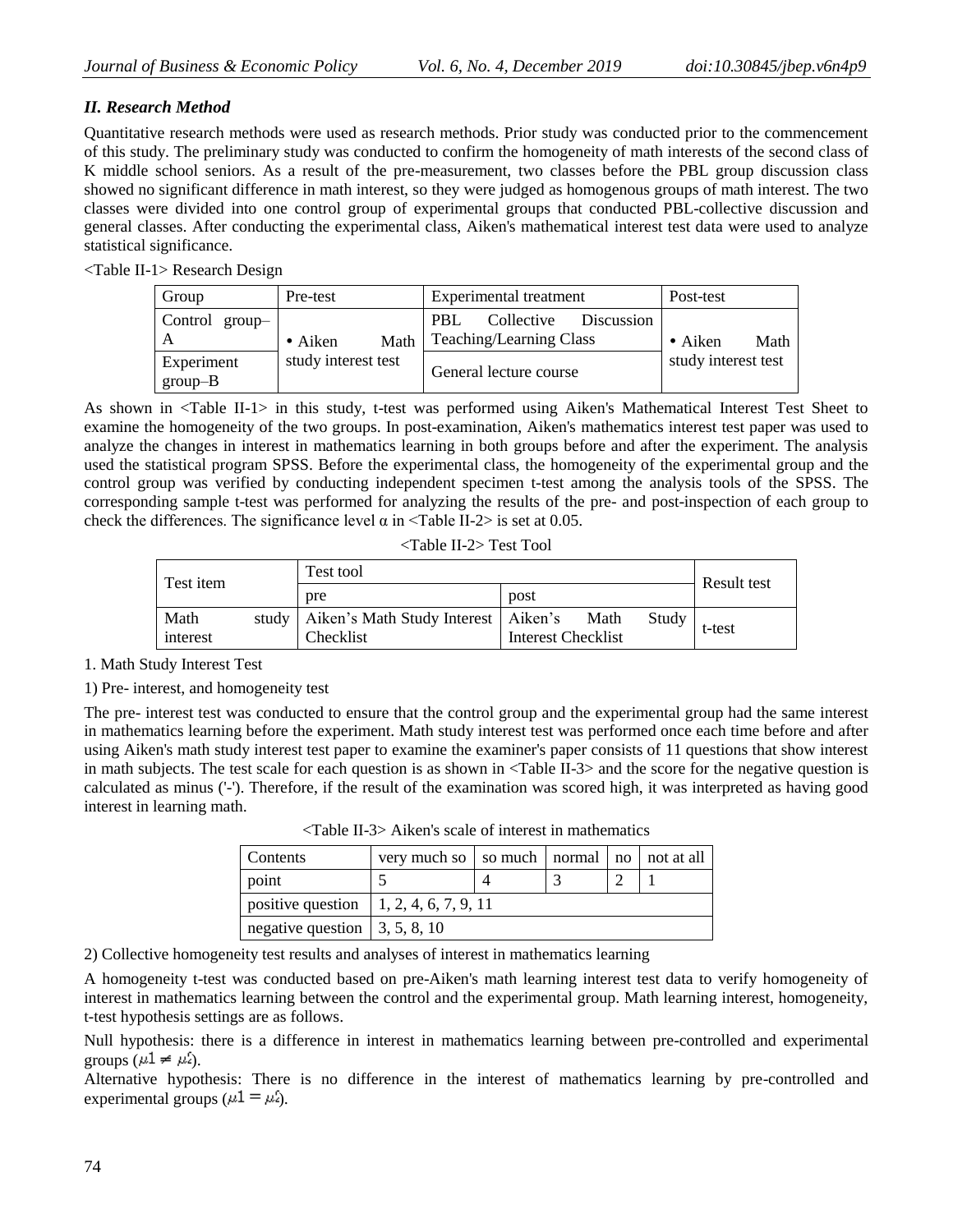|                  | N         | Average | <b>SD</b> |        |        |
|------------------|-----------|---------|-----------|--------|--------|
| Control group    | 34        | 69.88   | 3.2658    |        | 0.0356 |
| Experiment group | 25<br>ر ر | 68.07   | 3.9540    | 0.0427 |        |

|  | <tables ii-4=""> Pre-math learning interest homogeneity t-test results</tables> |  |  |  |
|--|---------------------------------------------------------------------------------|--|--|--|
|--|---------------------------------------------------------------------------------|--|--|--|

In Table II-4 the pre-test of math learning interest and homogeneity for the two groups set at a significant level  $p=0.0356$  shows that the two groups are homogenous because they are less than  $\alpha=0.05$ , rejecting the null hypothesis and accepting arguments of confrontation.

#### 3) Post-test of math learning interest

The post-diplomatic learning interest test is designed to identify the variation in interest in mathematics learning between the control group and the experimental group after conducting the experiment. The post-diplomatic learning interest test paper used the same Aiken's math learning interest test paper that was used for the pre-math learning interest test. The class for research was set up as a research unit for the third grade math textbook triangle ratio and the class was conducted using the PBL group discussion teaching/learning model.

# *III. Research problem analysis results*

To check the effect of learning math on students' interest in learning by using PBL group discussion teaching and learning, Aiken's math study interest test sheet data were used. Pre- and post- math study interest data of the experimental group and the control group that applied mathematics learning using PBL group discussion teaching and learning and conducted general lecture classes were analyzed by t-test.

### 1. Control group

The t-test hypothesis settings for math learning interest in the control group are as follows.

Null hypothesis: There is a difference in interest in mathematics learning in the group of pre- and post-controls (  $\mu 1 \neq \mu 2$ .

Alternative hypothesis: There is no difference in interest in mathematics learning in the group of pre- and post-controls  $(\mu 1 = \mu_2)$ .

|         |      | N  | Average | <b>SD</b> |        |        |
|---------|------|----|---------|-----------|--------|--------|
| Control | pre  | 34 | 69.88   | 3.2658    |        |        |
| group   | post | 34 | 73.54   | 3.8694    | 0.0532 | 0.0407 |

<Table III-1>Control group mathematics learning change t-test result

In Table III-1, the control group's students averaged from 69.88 to 73.54 points before class, an average improvement of 3.65 points. As a result of the corresponding t-test, it can be said that the t-value is 0.0532, the significant probability of p=0.0407 at the significant level  $\alpha$ =0.05, and that there is no difference in the interest of the post-control group in mathematics compared to the opposing theory.The t-test hypothesis settings for interest in learning mathematics in experimental groups are as follows.Null hypothesis: There is no difference in interest in mathematics learning by postexperimental groups ( $\mu$ 1 =  $\mu$ <sup>2</sup>). Alternative hypothesis: There is a difference in interest in mathematics learning by postexperimental groups ( $\mu$ 1  $\leq \mu$ <sup>2</sup>).

<Table III-2> Changes of Interest in T-Test Results

|                         |      | N  | Average    | <b>SD</b> |        |        |
|-------------------------|------|----|------------|-----------|--------|--------|
|                         | pre  | 35 | 68.07      | 3.9540    |        |        |
| <b>Experiment</b> group | post | 35 | 77<br>'.40 | 3.5814    | 0.0202 | 0.0161 |

In Table III-2 the students in the experimental group improved 9.32 points on average from 68.07 points to 77.40 points before taking the class, and the corresponding t-test results showed that the t-value of 0.0202 and significant probability of p=0.0165 were rejected( $\alpha$ =0.05) and the mathematics learning level of the antagonistic post-experimental group improved As shown above, it can be said that mathematics learning, which utilizes PBL group discussion teaching and learning in the study of triangle ratio, a third grader in middle school, has a positive effect on students' interest in learning math.

# *IV. Conclusion*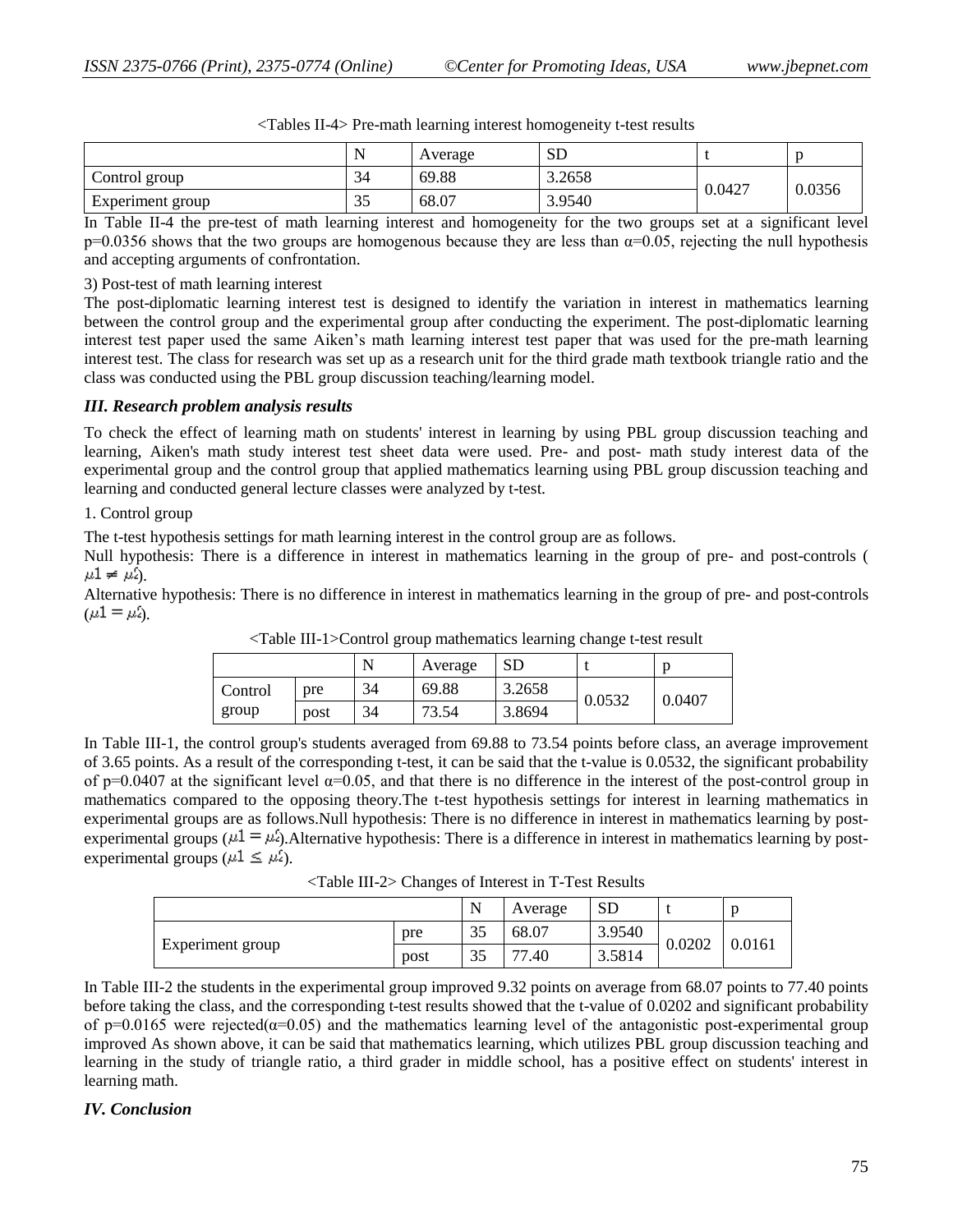To understand mathematics, it is necessary to put knowledge into the context of the original discovery, or in the context that humans intend to use (Haven, 2000; Egan, 2005; Zazkis&Liljedahl, 2008).

It is also important that students get high scores by solving problems in math class, but it is also important for students to participate in the class with interest without being rejected by math. After taking a class using PBL-studied discussion teaching and learning of trigonometric ratio, the experimental group that conducted math teaching using PBL discussion teaching and learning had a significant difference in their interest in mathematics learning compared to the control group. On the subject of this study, the following conclusions were reached:

First, students in a control group who have been lectured on the concept of trigonometric ratios can say that the interest in mathematics has not improved significantly, and that the interest in learning mathematics is not much different from the pre- and post-examination.

Second, both the control group and the experimental group have improved their interest in mathematics learning, but the experimental group that used PBL group discussion teaching and learning to learn the concept of trigonometry has improved more significantly than the students of the control group who have guided them to the general instructor-led class. Therefore, it can be seen that classes using PBL group discussion teaching and learning have been effective in improving interest in mathematics learning.

Third, the PBL group discussion students who took part in math learning preferred math to those who took part in regular class. At first, there were many students who were unfamiliar with the class using PBL group students who were struggling with long sentences, but as they progressed, most of them began to enjoy themselves. By solving various problems, there was confidence in being able to solve other problems as well, and there was less resistance to math. Therefore, it can be seen that students' interest in learning math has improved. The subject of mathematics is difficult to solve because only the formula is memorized(Strobel, & Van Barneld, 2009). However, teachers should be able to utilize various problems and help students understand them with stories. Classes using PBL group discussion teaching and learning can have positive results in their interest in math learning by helping students feel interested in math and actively participate in the class.

### *References*

- Allen, D., & Tanner, K. (2003). Approaches to Cell Biology Teaching: Learning Content in Context—Problem-Based Learning, *Cell Biology Education*, *2*, 73-81.
- Barrows, H. S. (1985). *How to design a problem-based curriculum for the preclinical years*. New York: Springer.
- Barrows, H. S. (1988). *The tutorial process* (3th edition). SeoJeong-don, AhnByung-hun, and Son Hee-jung. (2005). Dr. Howard Barlows' Tutorial. Seoul: Sungkyunkwan University Press.
- *Barrows, H. S. (1994). Practice-Based learning: Problem-based learning applied tomedical education*. Springfield, IL: Southern Illinois University School of Medicine.
- Borrego, M. E., Rhyne, R., Hansbarger, L. C., Geller, Z., Edwards, P., Griffin, B.,McClain, L., &Scaletti, J. V. (2000). Pharmacy Student Participation in Rural
- Interdisciplinary Education Using Problem Based Learning (PBL) Case Tutorials,*American Journal of Pharmaceutical Education*, *64*, 355-363.

Choi Jeong-im and Jang Kyung-won (2015). *To teach by PBL.* Seoul: the dean of the academic department.

- Donner, R. S., &Bickley, H. (1993). Problem-based learning in American medicaleducation: an overview, *Bull Med LibrAssoc*, *81*(3), 294-298.
- Egan, K.(2005). An imaginative approach to teaching. Eurasia Journal of Mathematics, S*cience & Technology Education,* 2007, 3(3), pp.247-248.
- Haven, K.(2000). *Super simple storytelling: A can-do guide for every classroom, every day.* Englewood, CO: Teacher Ideas Press.
- Jang Kyung-won (2015). A Study on Teams-Based Individual Problem Solving Learning for University Classes. *Among learners a deep-textured study* 15(4), 255-284.
- Kim Yeon-sik and Jung Young-ok (2003). *Freudenthal's study of mathematicalization--the study of cartography.* Woo Woo-ho, 2004 I, a professor of mathematics and education an epigraphist.
- Leahy, M., &Walshe, I. (2005). Designing a Problem-Based Learning(PBL) Module: A Case Study of a Speech and Language Therapy Module at Trinity College Dublin, *Handbook of Enquiry & Problem Based Learning*, Barrett, T., Mac Labhrainn, I., Fallon, H. (Eds). Galway: CELT, 2005.
- Ministry of Education, Science and Technology (2015). ∘ Mathematics and curriculum according to the revised 2015 curriculum Ministry of Education, Science and Technology